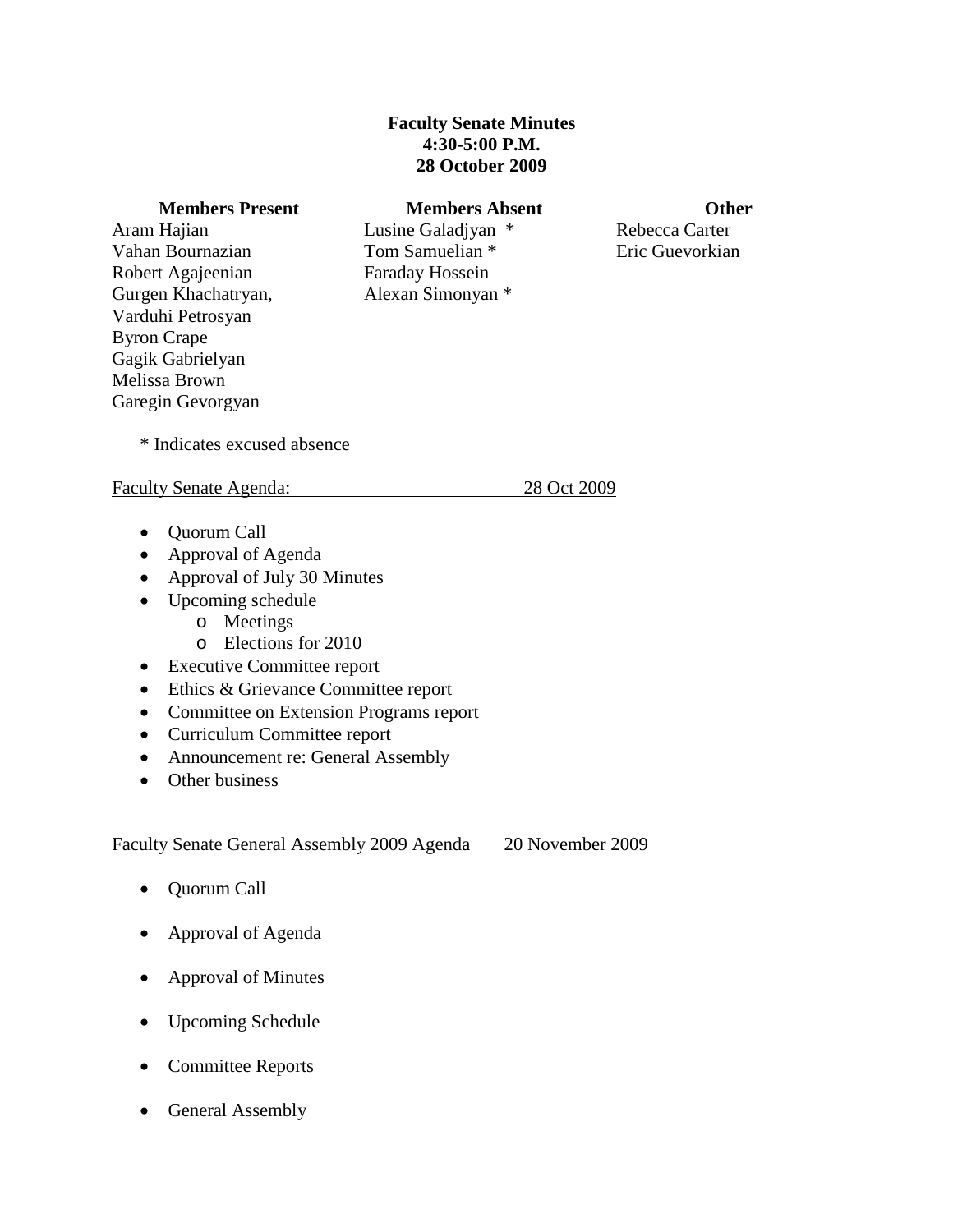• Other business

## **MINUTES**

# **1) Quorum Call**

Quorum present

## **2) Approval of Agenda**

 The agenda was adopted by consensus (moved to adopt and seconded the motion with no objections).

## **3) Approval of Minutes**

The minutes of the 30 July 2009 Faculty Senate meeting were adopted by consensus (moved to adopt, seconded the motion with no objections).

## **4) Upcoming Schedule**

The chair introduced a proposed 20 November 2009 date for the Faculty General Assembly. Consensus on an approximately one-hour meeting on 20 November 2009 at 12:30 pm, room 26 "brown bag".

Consensus on no more Faculty Senate meetings after the General Assembly for the 2009 calendar year.

The chair indicated that he had been invited to be the faculty representative on the Board of Trustees Presidential Search Committee. He will provide further information on the search as appropriate.

11 January 2010 classes begin. Vahan explained the designation of departmental faculty senate representatives. Varduhi noted that all details are in the bylaws. Designees will determine future meeting times.

## **5) Committee Reports**

## Executive Committee:

Aram reporting: setting agenda. At the Dean's meeting concern was expressed concerning the Presidential search. Aram was invited to join the Presidential Search Committee. He will update at the General Assembly as much as is appropriate.

# Grievance and Ethics Committee:

Vahan reporting: nothing to report

## Extension Program Committee:

Byron reporting: streamlining of process for timeliness, efficiency and effectiveness.

## Curriculum Committee:

Aram reporting: two departmental audits and two self-studies in progress. Assistance and collaboration will be helpful.